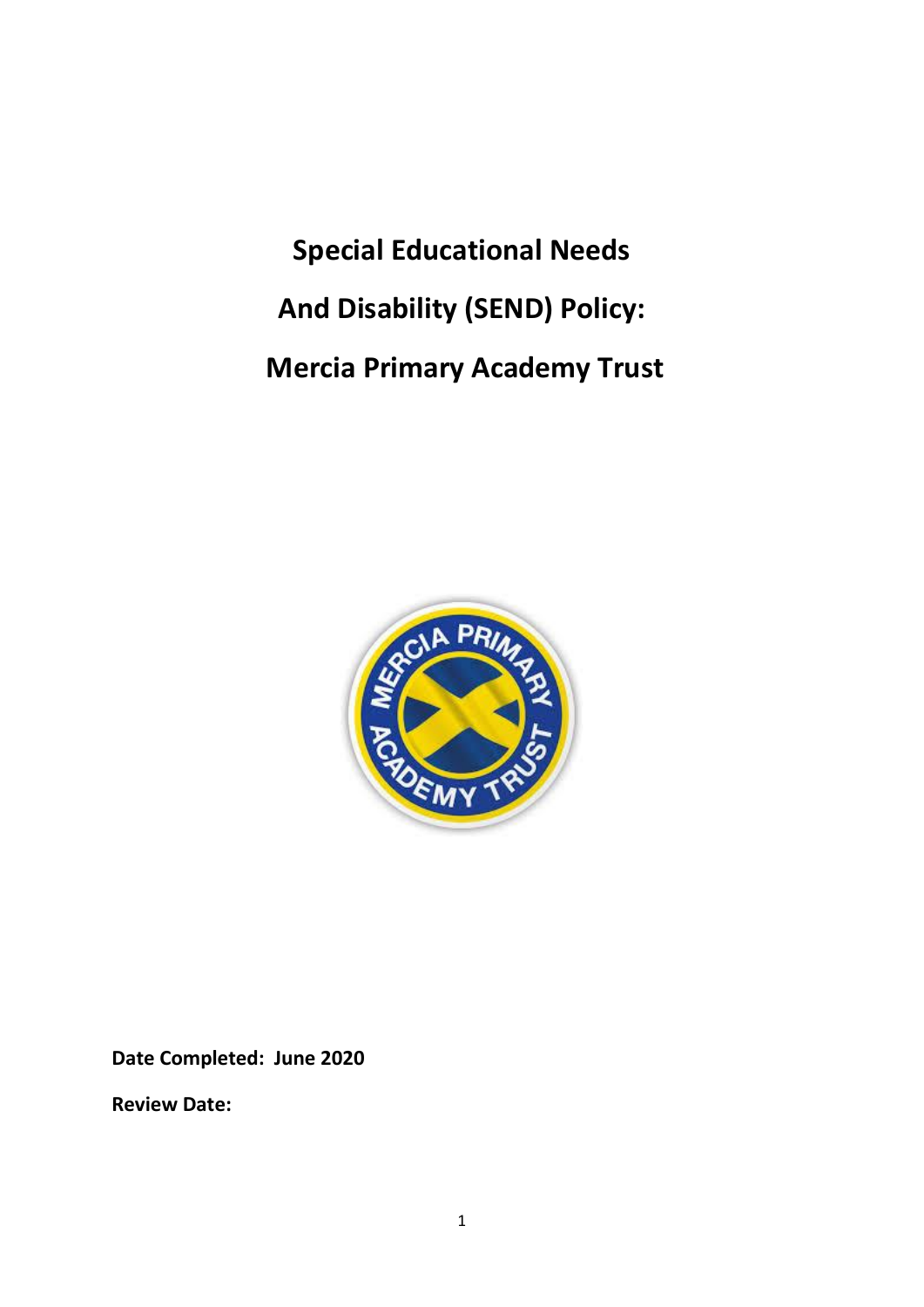At Mercia Primary Academy Trust, we are passionate about being an inclusive group of schools that values each child's individual needs. We believe that building good relationships with our young people and their families is essential and that by working together, we can achieve the best outcomes possible for our children.

Special Educational Needs Information Reports for each of the schools in the trust can be found on the individual school's websites. These documents provide information about how each school liaises with their SEN pupils and their families to ensure the best possible outcomes. Paper copies of the Special Educational Needs report are available from the school offices.

<http://flaxhill.staffs.sch.uk/parents/send/>

<http://www.larkhallinfants.co.uk/parents/send/>

<https://www.lakeside.staffs.sch.uk/additional-support/sen>

This SEND policy is written to comply with the 2014 Children and Families Act and the SEN 2014 Code of Practice together with the Equality Act 2010.

## **Contact**

Any inquiries regarding a child's progress or provision should be directed to the class teacher in the first instance as they are the person that sees that child most regularly during the school day. If a parent or carer should require further assistance, appointments with the SENCo can be made by contacting the school office**.**

Flax Hill: 01827 215333 option 1

Lark Hall: 01827 215333 option 2

Lakeside: 01827 213990

# **What do we mean by SEN?**

*'A person has SEN if they have a learning difficulty or disability which calls for special educational provision to be made for him or her. At compulsory school age this means he or she has a significantly greater difficulty in learning than the majority of others the same age or, has a disability which prevents or hinders him or her from making use of facilities of a kind generally provided for others of the same age in mainstream schools.'*  -Taken from 2014 Code of Practice: 0 to 25 years

At Mercia Primary Academy Trust, we value all of our children equally. Our SEN children are fully integrated into all areas of school life and their different needs are recognized and met through varied and flexible provision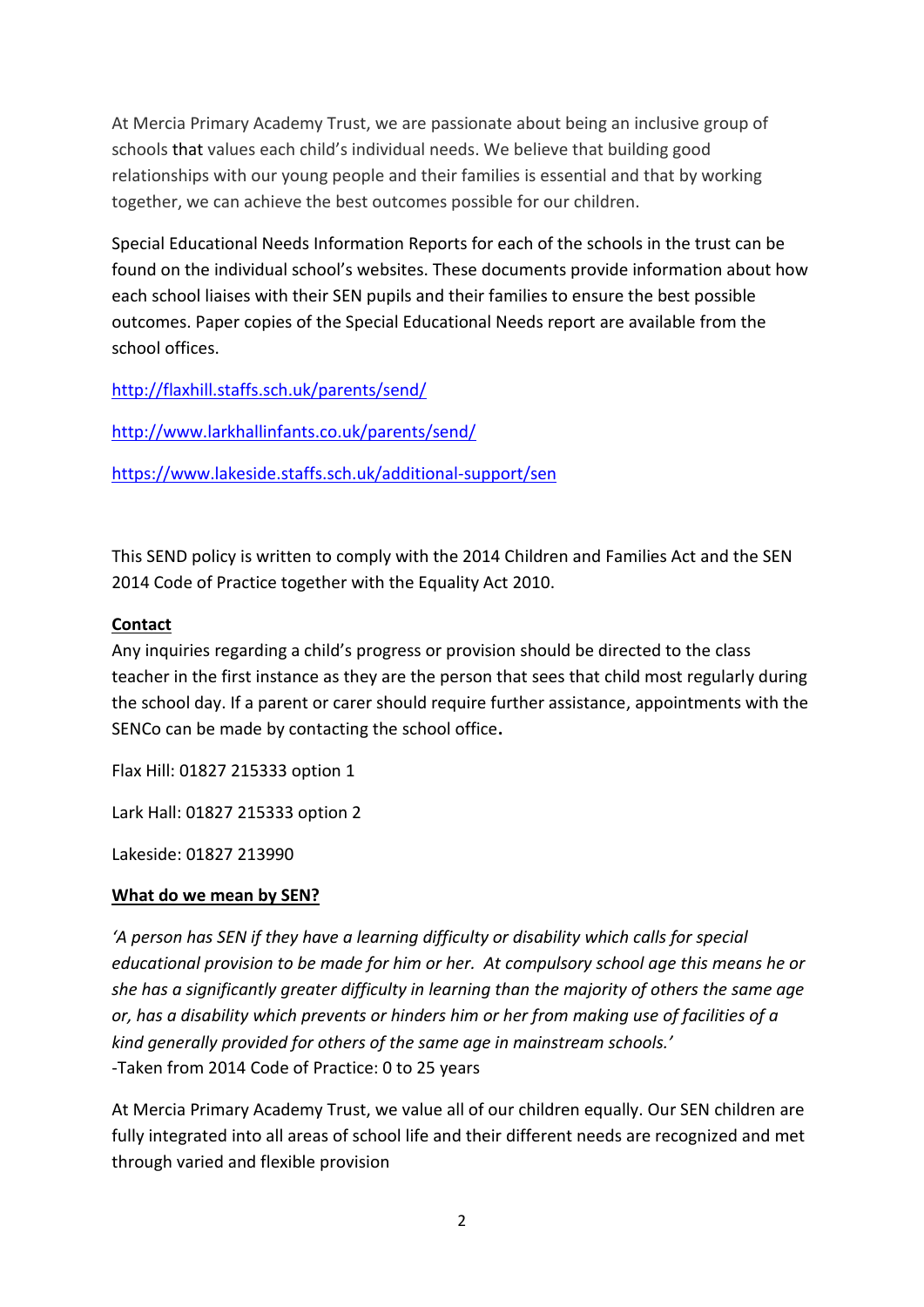### **Key information from the 2014 Code of Practice**

- No more statements will be issued by the Local Authority. Statements have been replaced by Education, Health and Care Plans (EHC Plans) which can be used to support children from birth – 25 years.
- School Action and School Action Plus have been replaced by one school based category of need known as 'Special Education Needs Support '. All children are closely monitored, and their progress tracked each term. Those at SENS are additionally tracked by the SENCo.
- There are four broad categories of SEN:
- o Communication and interaction (E.g Autism, speech and language difficulties)
- o Cognition and learning (Eg. dyslexia, dyspraxia, dyscalculia, moderate learning difficulties)
- o Social, emotional and mental health (Eg. ADHD, ADD, attachment disorders, emotional difficulties, mental health difficulties)
- o Physical and sensory (Eg. Hearing impairment, visual impairment, sensory processing disorder)

### **SEN at Mercia Primary Academy Trust**

We have children throughout our trust that represent all four of the categories of SEN. However, every child is unique and their individual needs are catered for to ensure they achieve their best possible outcomes. To ensure this we:

- Work closely with our children and their families. Each child is a part of their own target setting and review process. Their wishes, feelings and aspirations are incredibly important to us. Parents/carers are invited to attend all planning and review meetings.
- Practice 'Quality First Teaching'. Teachers assess, plan and teach all children at the level which allows them to make progress with their learning. In addition, we implement some focused interventions to target particular skills.
- We have high expectations of all our children.

We aim to:

 To make reasonable adjustments for those with a disability by ensuring increased access to the curriculum, the environment and to printed information for all.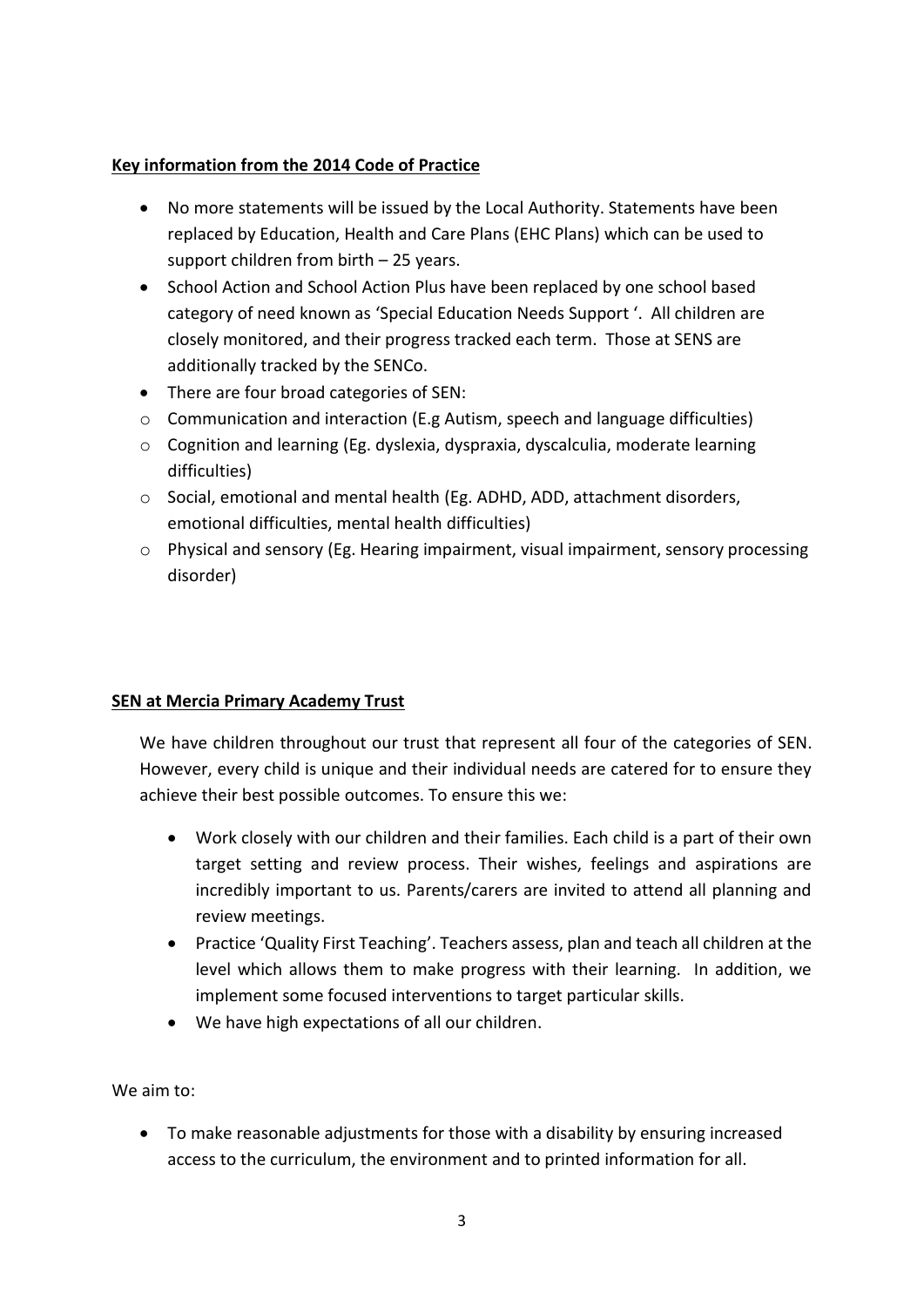- To identify, at the earliest possible opportunity, barriers to learning and participation for pupils with SEND.
- To ensure that every child experiences success in their learning and achieves to the highest possible standard.
- To enable all children to participate in lessons fully and effectively.
- To value and encourage the contribution of all children to the life of the school.
- To work in partnership with parents.
- To work with the Governing body to enable them to fulfill their statutory monitoring role with regard to the Policy Statement for SEND.
- To work closely with external support agencies, where appropriate, to support the need of individual pupils.
- To ensure that all staff have access to training and advice to support quality teaching and learning of all pupils. All teachers expect to have children with SEND in their classes.

### **Identifying children at SENS (SEN Support)**

Children may be identified as SENS in the following ways:

- The progress of every child is monitored at termly pupil progress meetings. Where children are identified as not making progress in spite of quality First Teaching, they are discussed with the SENCo. A SEN Concern Form is then implemented and recommendations to support the child are made.
- Class teachers are continually aware of children's learning. If they observe that a child, as recommended by the 2014 Code of Practice, is making less than expected progress, given their age and individual circumstances, they will seek to identify a cause. This can be characterized by progress which:
	- o Is significantly slower than that of their peers starting from the same baseline
	- o Fails to match or better the child's previous rate of progress
	- o Fails to close the attainment gap between the child and their peers
- Parents sometimes ask us to look more closely at their child's learning. We take parental requests seriously and investigate them. Frequently, the concern can be addressed by Quality First Teaching or some parental support.

The SENCo or a member of an outside agency may undertake a range of standardised tests with children. These can then be used to inform the planning of targeted interventions for each individual child.

Although the schools in the trust can identify special educational needs, and make provision to meet those needs, we do not offer diagnoses. Parents/carers are advised to contact their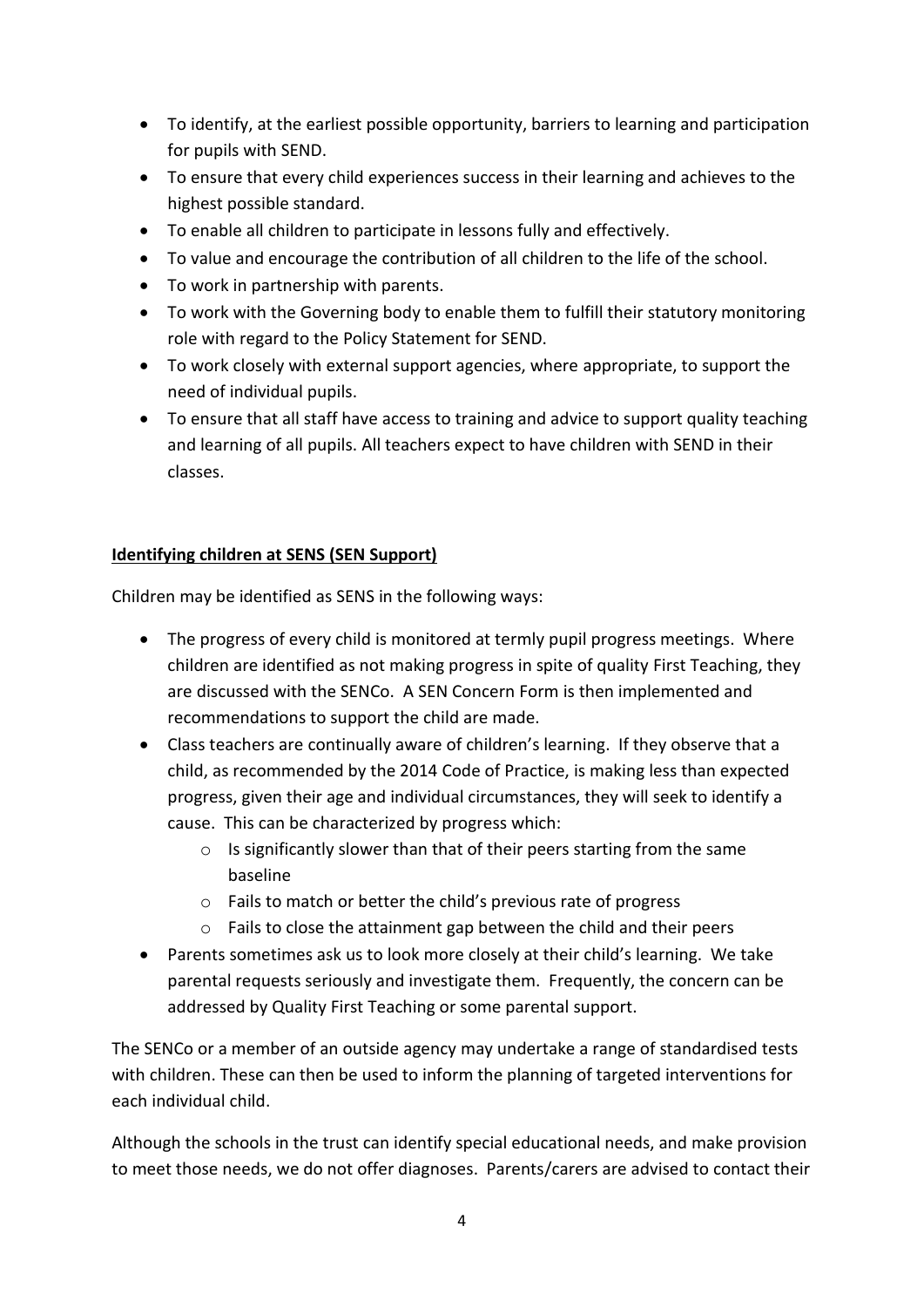GP if they feel their child requires a diagnosis. The school may be able to support this process by writing a letter or report for parents/carers to share with the GP.

## **Working with Parents and Children**

We aim to have good and informative relationships with all of our parents/carers via our open door policy.

Once a child has been identified as having SEN, the class teacher will invite the parents to a meeting to:

- Formally to let them know that their child is being placed on the SEN Register.
- Discuss assessments that have been completed
- Agree a plan and provision for the next term

This is part of the graduated approach cycle of 'Assess, Plan, Do, Review' required in the code of Practice 2014.

Depending on their age, and their interest, the child may be invited to attend all or part of the meeting. A Personalised Learning Plan will be initiated and targets set, with teacher, parent, pupil and SENCo contributions. Thereafter, parents and children are invited to a meeting at least each term to review progress made, set targets and agree provision for the next term.

### **Paperwork for children at SENS (SEN support)**

Once a child has been identified as needing SENS the following paperwork is completed:

- Annually, a school report is completed recording the child's strengths, effort, and next steps in their learning.
- Termly, at progress meetings, the child's ILP (Individual Learning Plan) will be discussed. Either new targets or agreed next steps towards targets will be set.
- Half-termly the SENCo and teacher will discuss each child's ILP. If there are any concerns or issues raised these will be recorded and acted upon.
- Staff will meet with parents, at least three times across the year, to review targets.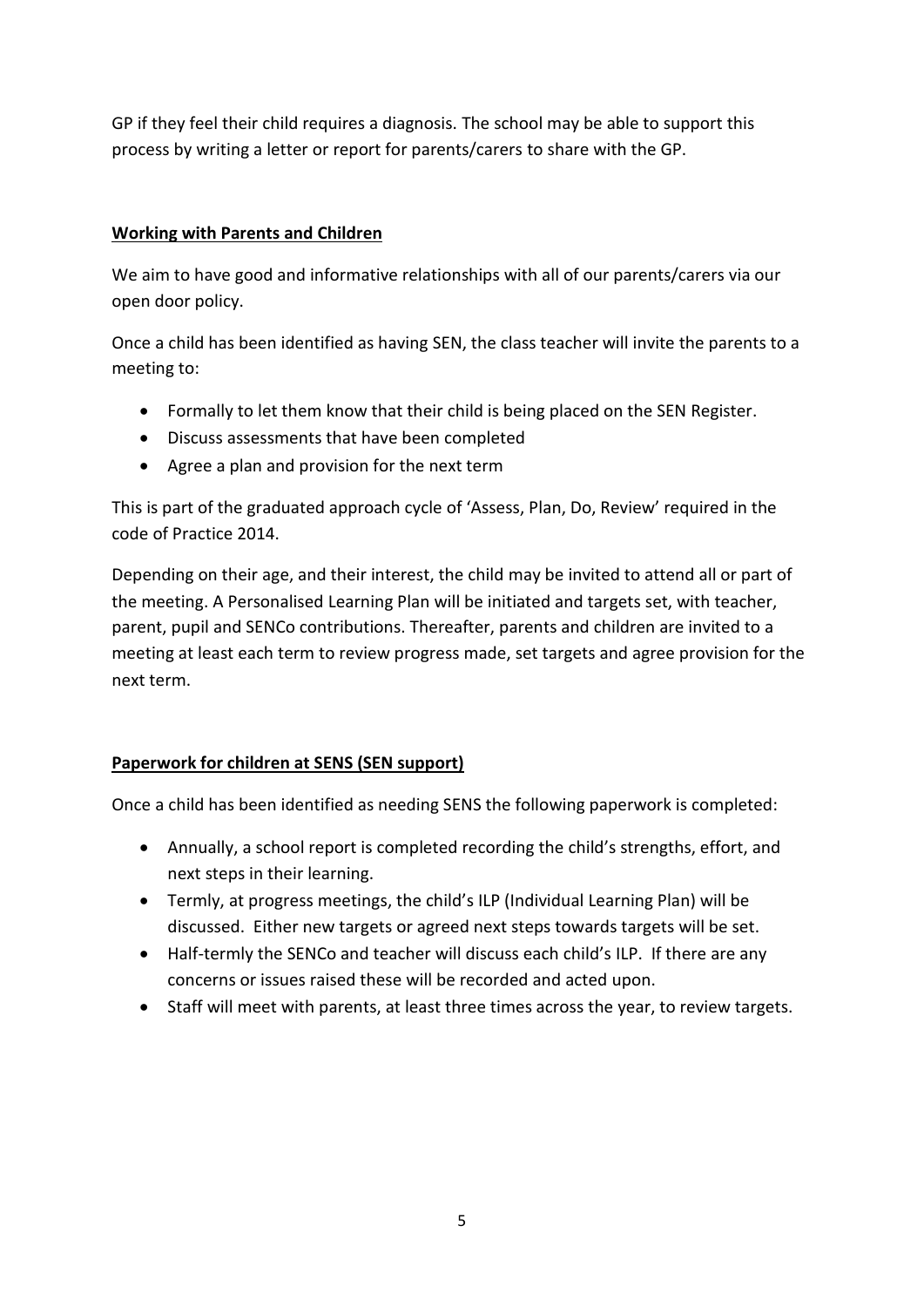## **Moving to an EHCP (Education, Health and Care Plan)**

If a child fails to make progress, in spite of high quality targeted support, an EHC plan may be considered.

We may apply for an EHC Plan if:

- The child has a disability which is life long and which means that they will always need significant support to learn effectively.
- The child's achievements are so far below their peers that we think it likely that the child may at some point benefit from special school provision.
- Two terms worth of evidence supporting the plan, do, assess, review process are available and demonstrate the child requires further intensive support.

Views of the parent/carer and child will be collected as part of the evidence gathering and application process. Any other agencies involved with the child will also be invited to give a report detailing the child's needs and the agencies current intervention level.

Having a diagnosis (eg. of ASD, ADHD or dyslexia) does not mean that a child needs an EHC plan.

If the application for an EHC Plan is successful, a member of the Local Authority will call a meeting for parents, the child and the school together with any health or social care professionals who are involved with the family. The meeting will record the child's strengths, dreams and aspirations as well as the barriers they face. Following the meeting, the LA will produce the EHC Plan which will record the decisions made at the meeting. The statutory maximum time scale for the whole process to be completed by is 20 weeks. By this time, a DRAFT plan will be shared with all stakeholders including the named school on the plan. Information on parents/young person's right to appeal shall also be included.

### **Teaching and Learning**

We believe that children learn best with the rest of their class. Children with SEN and disabilities are entitled to be taught by their teacher at a level which is accessible to them. Teachers aim to spend time each day working with all children with SEN, individually or as part of a group. TA's may also support the SEN pupils for some of the lesson.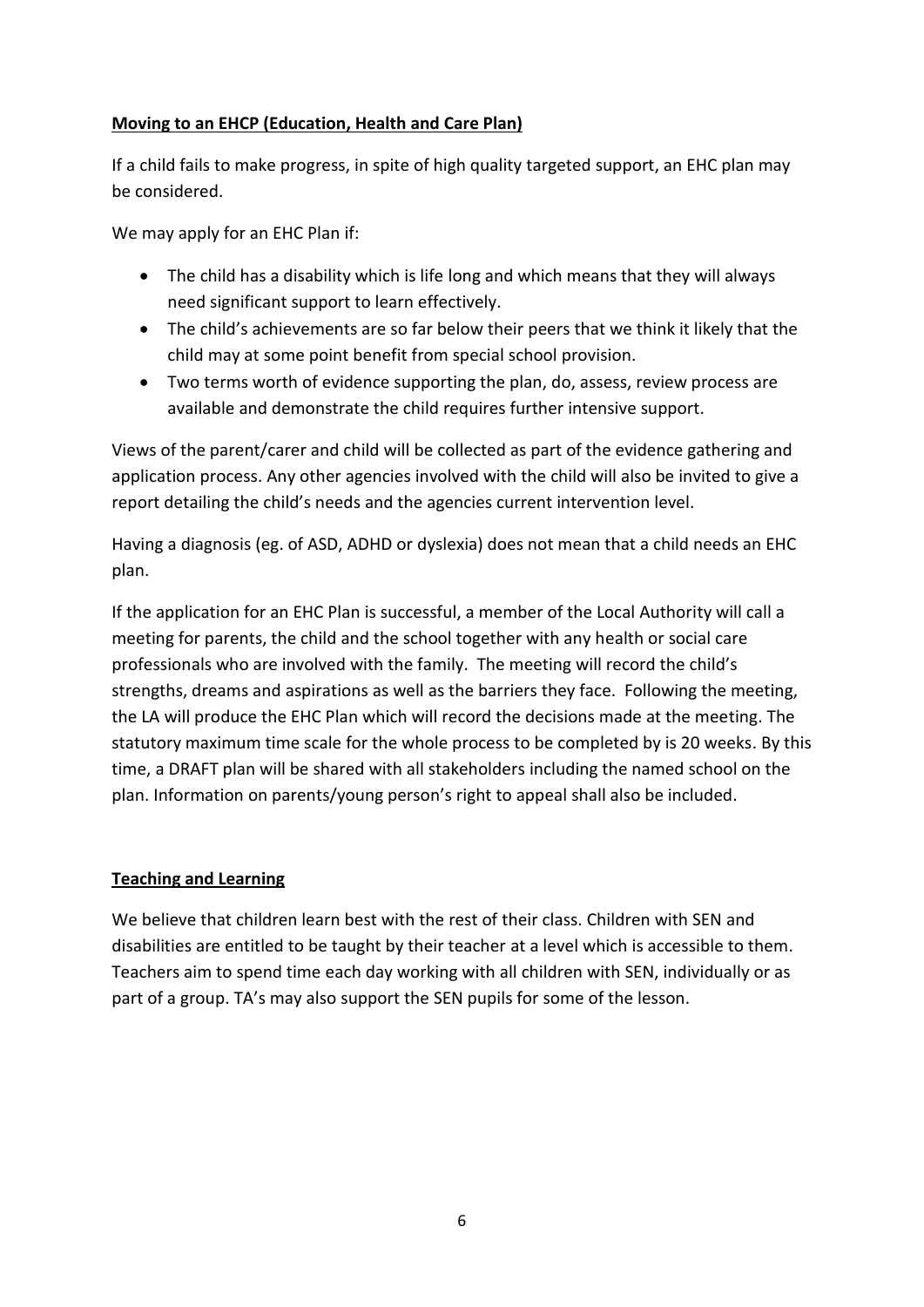## **Adaptations to curriculum teaching and learning environment**

Adaptions to the physical environment will be made as appropriate in all three of the trust schools.

All of our classrooms are inclusion-friendly: we aim to teach in a way that will support children with tendencies towards dyslexia, dyspraxia, ASD etc. This is good practice to support all children but is vital for those who particularly need it. All of our children access the full National Curriculum, and we recognise and celebrate achievement and expertise in all curricular areas. As part of normal class differentiation, curriculum content and ideas can be simplified and made more accessible by using visual, tactile and concrete resources.

Class trips are part of the curriculum and we aim for all children to benefit from them. No child is excluded from a trip because of SEN, disability or medical needs.

## **Staff Expertise**

The SENCo in each school will have completed the National Award for SEN qualification within the required timeframe. All of our staff are trained to work with children with SEN. Regular up to date training about the four areas of SEN is provided for all staff. Where children require specialized individual support (such as those with hearing, visual impairment or medical needs) the whole staff of that school receive training from outside agencies that is specifically linked to the individual child's needs. The SEN Link Governor will have completed the SEN Governor training.

Advice will also be sought from external agencies regarding strategies to best meet specific needs of a pupil. This will only be undertaken after parent permission has been obtained and may include referral to:

- Special Educational Needs Support Service
- **•** Behaviour Support Service
- Dyslexia Support
- Autism Outreach Team
- Children and Young person's Autism Service
- Hearing Impairment team
- Speech and Language Therapists (SALT)
- Educational Psychologist Service
- Educational Welfare Officers
- Social Services
- CAMHS (Child Adolescent Mental Health Service)
- Malachi
- School Nurse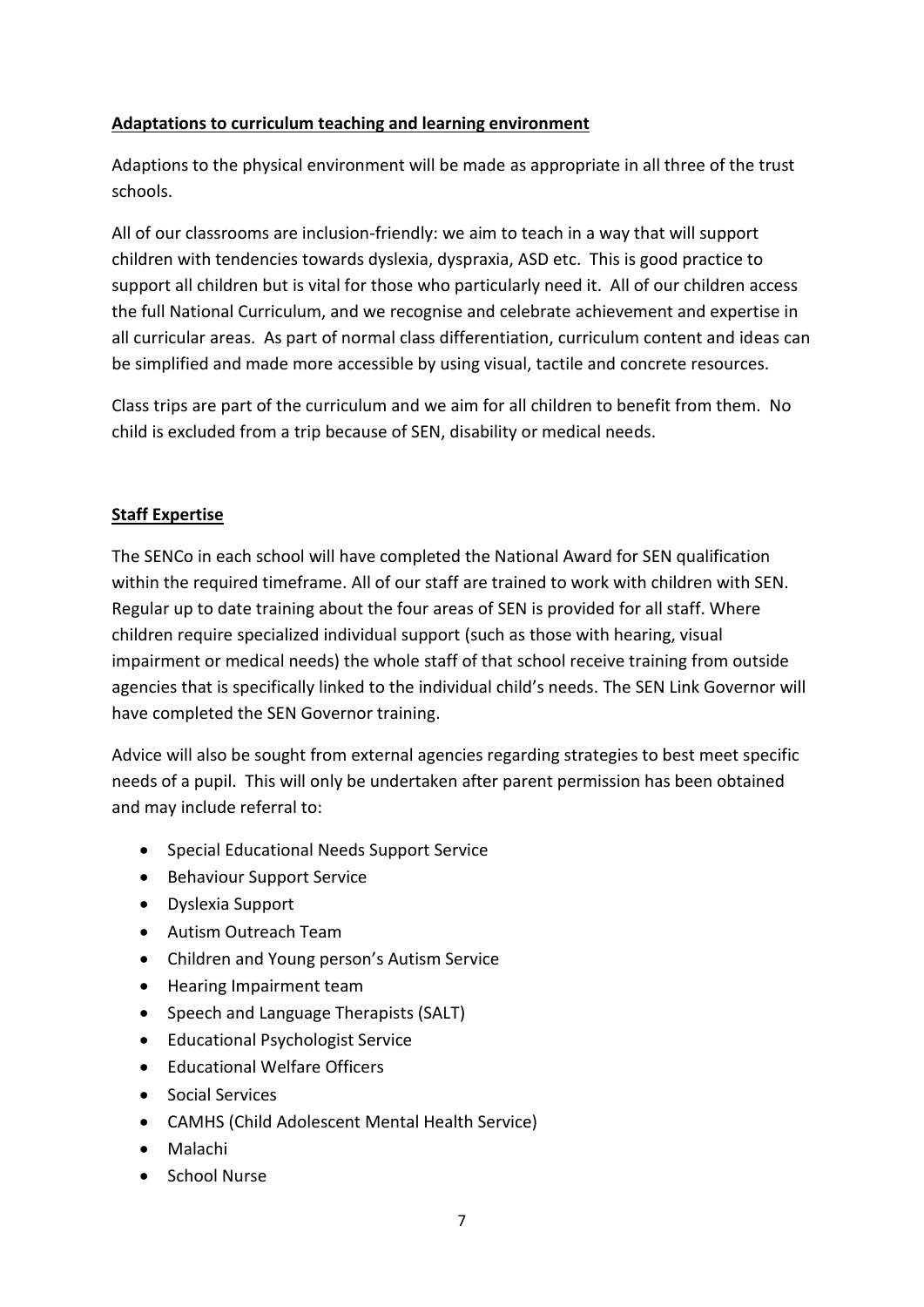### **Children with social, emotional and mental health needs**

If a child shows consistent concerning behaviours, the class teacher will assess the child's needs, taking into account family circumstances and the child's known history of experiences. If the child's behaviour is felt to be a response to trauma or to home-based experiences (eg. bereavement, parental separation) we complete a CAF with the family and support the child through the process. Angela Doxford is the named family support worker for Mercia Primary Academy Trust and would be involved in this process.

If parents and school are concerned that the child may have mental health needs, school will make a referral to CAMHS, Malachi or engage the support of the School Nurse,

If the child is felt to have long-term social, emotional or mental health needs – for example with anger management – the school will offer a more long-term programme of support. This may look different in each school.

All children's behaviour is responded to consistently, in line with their school's Behaviour Policy, although reasonable adjustments are made to accommodate individual needs.

The school has a zero-tolerance approach to bullying, especially towards children with SEND and disabilities. We will actively investigate all allegations and, if there is cause, work with both the bully and the victim to improve their social skills.

# **Transition Arrangements between classes**

We understand how difficult it is for children and parents as they move into a new class or a new school and will do what we can, according to the individual needs of the child, to make transitions between classes as smooth as possible. This may include, for example:

- Additional meetings for the parents and child with the new teacher
- Additional visits to the classroom environment in order to identify where the toilets are, where the pegs are etc.
- Opportunities to take photographs of key people and places in order to make a transition booklet.
- Experience playtime/lunchtime on a different playground, when moving from KS1 to KS2.

Enhanced transition arrangements are tailored to meet individual needs.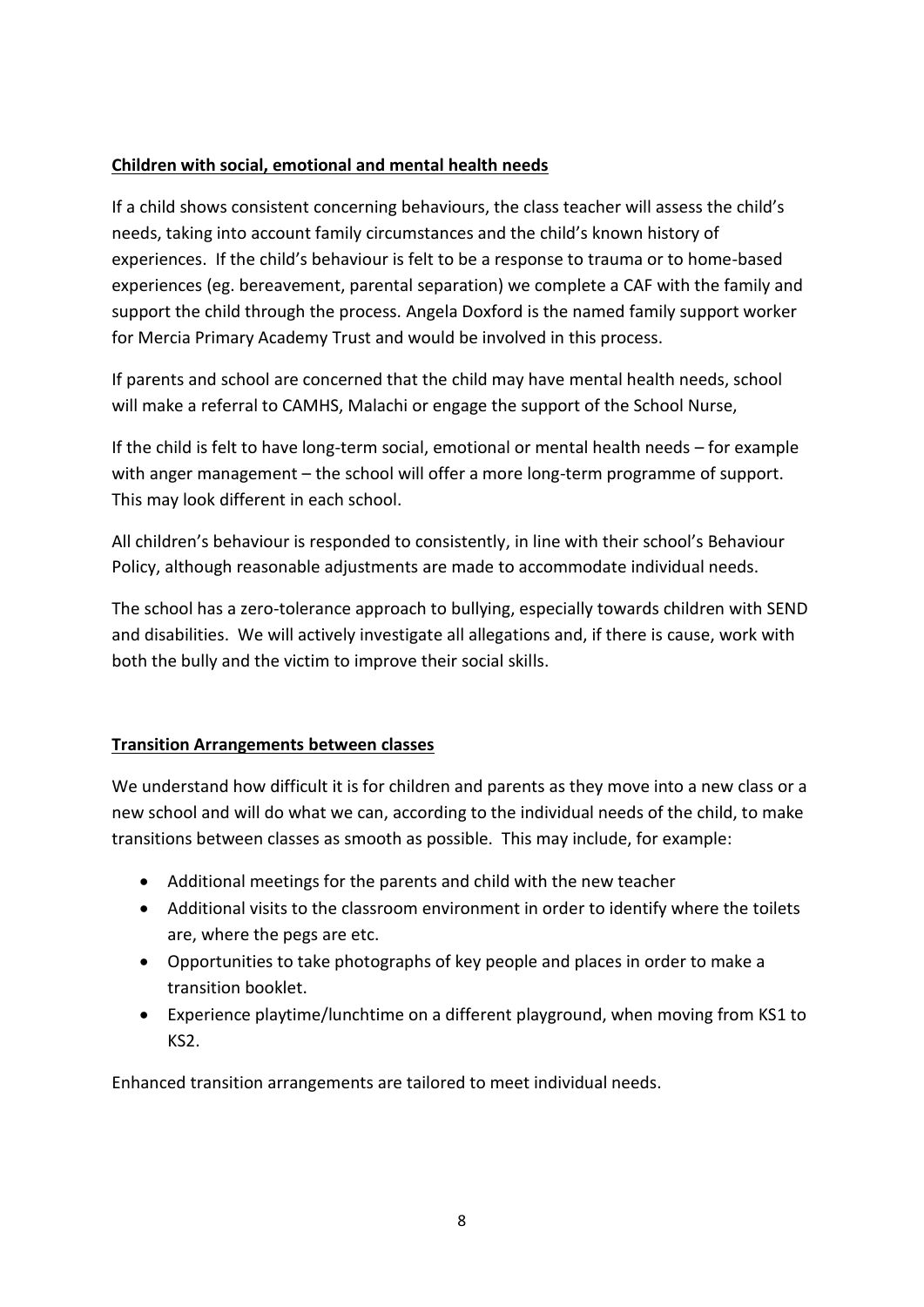### **Transition to a new school**

The new school's SENCO, together with any agencies already involved, are invited to attend any meetings linked to individual children during the transition window. Additional transition support such as extra visits, transition projects etc will be discussed and a transition timetable will be drawn up in conjunction with parents and outside agencies to ensure the child feels safe and supported throughout their transition to a new educational setting.

### **Governors**

It is the statutory duty of the governors to ensure that the schools in the trust follow their responsibilities to meet the needs of children with SEND following in line with the requirements of the Code of Practice 2014.

Each school in the trust has named SEN link governor. The name of each governor can be found in the individual school's SEN information report (Links to the relevant websites can be found on page 1 of this document or paper copies can be requested from the individual school offices).

### **Complaints**

The trust works, wherever possible, in partnership with parents to ensure a collaborative approach to meeting pupils' needs.

All complaints are taken seriously and are heard through the individual school's complaints policy and procedure.

### **Staffordshire's Local Offer**

The purpose of the local offer is to enable parents and young people to see more clearly what services are available in their area and how to access them. It includes provision from birth to 25, across education, health and social care. Staffordshire's Local Offer is available from the website [www.staffordshiremarketplace.co.uk](http://www.staffordshiremarketplace.co.uk/)